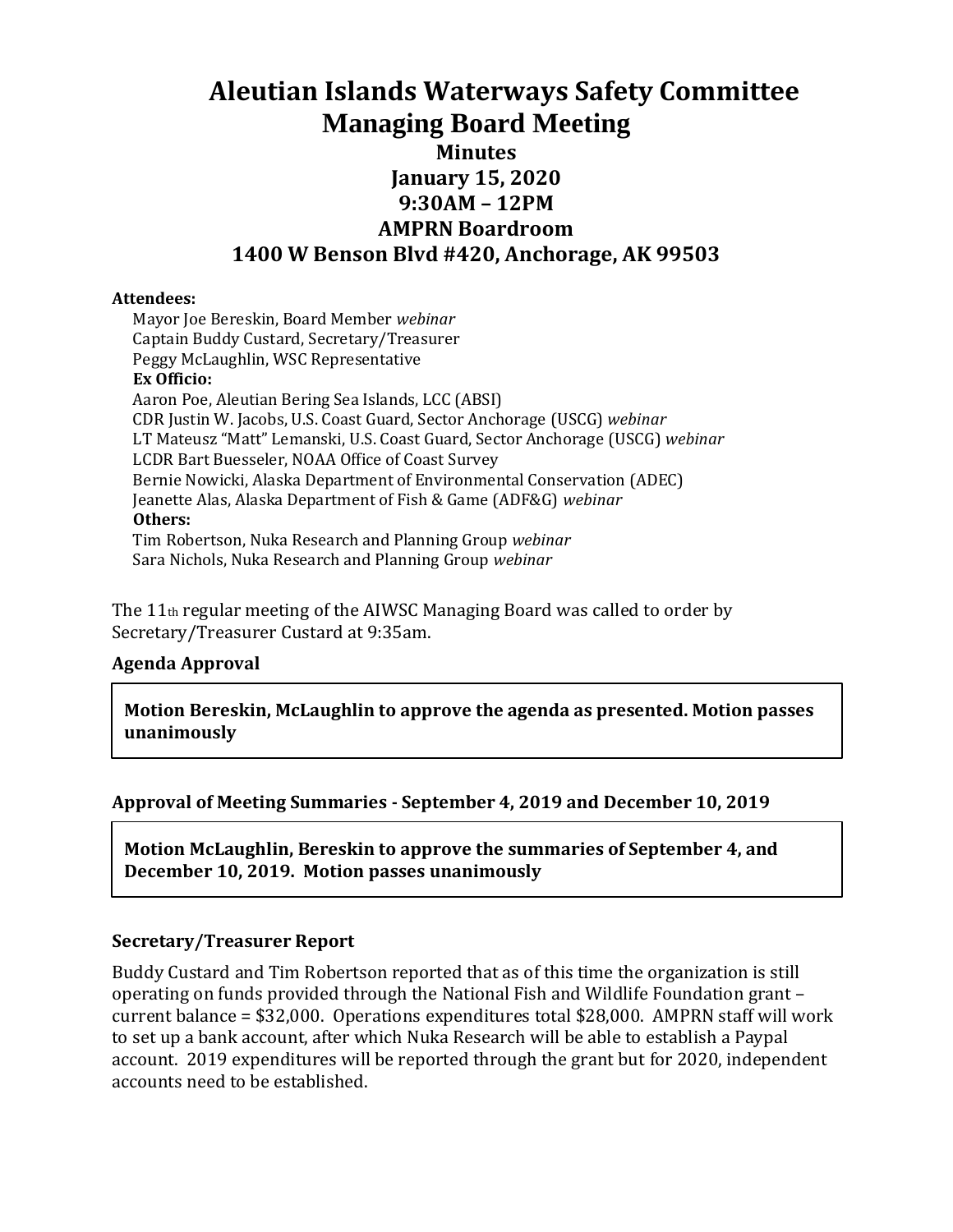### **Committee Chair Report**

Peggy McLaughlin reported that the Committee held four meetings in 2019. The Waterways Safety Plan was passed and published. As for next steps, they will be looking to revise some navigational pieces and tighten up the Plan.

#### **Facilitators Report**

Tim Robertson reported that the WSC has come a long way and we are ready to hit our stride. Moving forward, the organization can set the pace and determine how active you want it to be. There are currently 30 volunteers working for the committee which is a great thing, but the Board needs to ensure sustainability and set a pace that is maintainable. There are external relationships that need to be cultivated and maintained. Find a balance between not burning people out but making sure the organization doesn't get stagnate.

#### **WCHSC Conference Report**

Tim Robertson reported that it was a good conference comprised of all the HSC chairs on the West Coast. He encouraged the Board to take advantage of this networking opportunity every year. Consider funding the Chair's attendance for the next one.

#### **Membership Vacancies**

- a. At Large, Primary Leslie Pearson is resigning from her Committee seat. Nuka Research will draft a 'Thank You' letter expressing the Board's appreciation for her invaluable input and drive in getting the Waterways Safety Plan to where it is today.
- b. Oil Spill Response Organization, Primary Matt Melton is no longer with Chadux and has not provided a letter of resignation nor a response to efforts to reach him regarding the status of his seat.

**Motion Custard, McLaughlin to declare the Oil Spill Response Organization, Primary Seat vacant. Motion passes unanimously**

#### **Membership Appointments**

a. Resolution 2020-01 Committee Member Re-appointments

**Motion McLaughlin, Bereskin to adopt Resolution 2020-01 re-appointing the listed members for three (3) year terms expiring in December 2023. Motion passes unanimously**

b. Morgann Machelak – Ships Agents, Alternate; Melissa Good – At Large, Primary; Chris Burns – Oil Spill Response Organization, Primary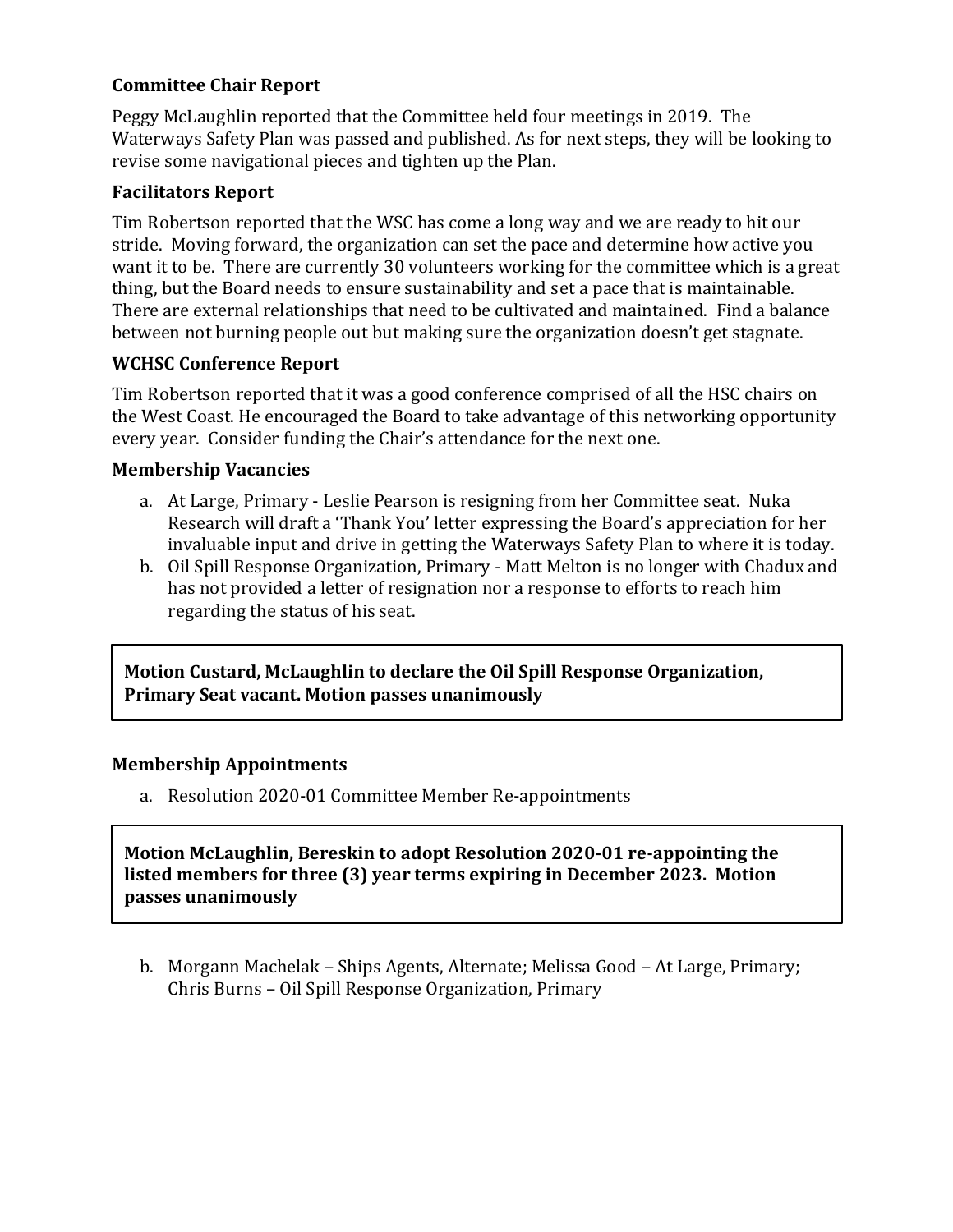**Motion McLaughlin, Bereskin to appoint Morgann Machelak as Ships Agents, Alternate and Melissa Good as At Large, Primary for three (3) year terms ending December 2023; Chris Burns as Oil Spill Response Organization, Primary for the remaining term ending December 2020. Motion passes unanimously**

## **AIWSC Funding**

• NRDA Funding Proposal

LCDR Buesseler provided [a written report](https://www.dropbox.com/work/NUKA%20PROJECTS/National%20Fish%20and%20Wildlife%20Foundation%20(NFWF)/Aleutians%20Waterway%20Safety%20Committee/Managing%20Board%20Record/2020%20Record/January%2015%20Meeting/Meeting%20Materials?preview=191209+NRDA+Funding+Report.pdf) to the group. There is hope that this is a potential source of funding for AIWSC if we can quantify what this group does to the prevention of the amount of oil that gets on the beach. Although, this is not a near-term resource, the process of applying needs to start soon

- $\circ$  There was a recent incident in the identical location of Selendang Ayu in which the navigation portion of Waterways Safety Plan was referenced.
- o Vessel tracking with amount of fuel being hauled through AIWSC geographic scope? Provide it as an example – useful to decision makers.
- $\circ$  AMPRN will analyze and pull data together to help in the NRDA application near misses, transients, etc.
- o Geofencing project could present some technology to list as a proactive/preventative measure
- Excess Head Tax Fund
	- o McLaughlin will bring request for support in this effort to the Harbor Association - could give weight to our Legislative request.
	- o Custard will reach out to Hoffman as a potential ally to Micciche in the Legislature

## **AIWSC Funding Structure – Committee Contributions**

Nuka Research provided a draft letter to AIWSC Members asking for internal funding. These would be tax deductible contributions

- \$2,000 recommended as a starting amount raising \$10K for 2021 would sustain the organization.
- Custard will work with Robertson on some edits before sending the letter out.

## **Board Officer Elections**

Resolution 2020-02 – *action postponed until full Board in attendance*

• Managing Board Vacancy

Board members decided to advertise the vacancy to current WSC Members to see if there is interest for a person to serve at the Board level.

Poe will reach out to the Pribilof tribes (include text from Nuka Research announcement).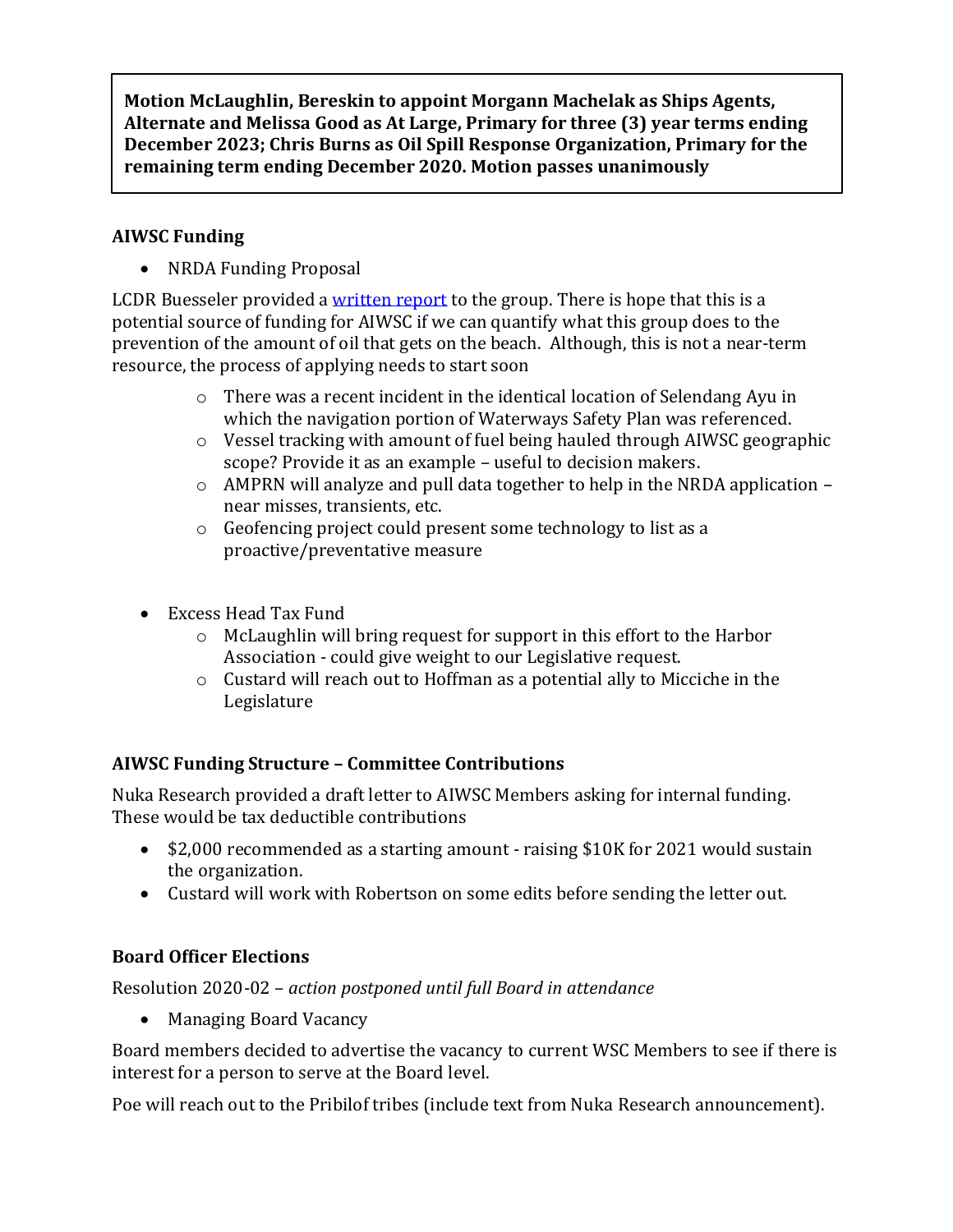### **Communication Plan for Waterways Safety Plan**

Communication Sub-committee's recommendations have some have budget implications hard copy distribution, CD/thumb drives, staff time.

- Some partners would be able to help with the costs (Unalaska Port, etc.)
- Nuka Research will continue to work on further shrinking the size of the digital document. AMPRN has capability to email the individual ships with the smaller plan. Custard can experiment with vessels to see if they can download small version.

## **2020 Budget Review and Approval**

**Motion McLaughlin, Bereskin to approve the 2020 Budget as presented. Voice Vote, unanimous. Motion Passes**

### **Review Action Items**

- Buddy Custard
	- o Set-up Bank accounts on behalf of AIWSC with AMPRN staff and seed \$
	- o W/ Steven Gabelein will analyze vessel traffic data and compile statistics appropriate for NRDA Funding application
	- o Set-up funding sub-committee (LCDR Buesseler, Aaron Poe, Steven Gabelein, Bert Ray, Tim Robertson) and begin work on NRDA application and Legislative appropriation
	- $\circ$  Talk to AK Legislators in Juneau about supporting the Excess Head Tax Initiative for Alaska Maritime Safety Committees
- Peggy McLaughlin
	- $\circ$  Bring Legislative Appropriation request to the attention of State Harbor Association and solicit their support
	- o Work with Tim Robertson to develop agenda for next WSC Meeting
- Nuka Research
	- o Draft 'Thank You' letters to Frank Kelty and Leslie Pearson
	- o Notify Committee Members of appointments and new seat terms
	- o Circulate previously sent letters to Governor Walker regarding the Excess Head Tax Initiative
	- $\circ$  Set up Special Board Meeting for the week of Feb 2 (30 min) for election of Board Officers and possible discussion of next WSC Meeting
	- o Set up meetings of the various AIWSC Workgroups in preparation for a Spring WSC Meeting

### **Adjourn**

**Motion McLaughlin, Bereskin for adjournment. Motion passes by non-objection. Meeting adjourned at 11:18am.**